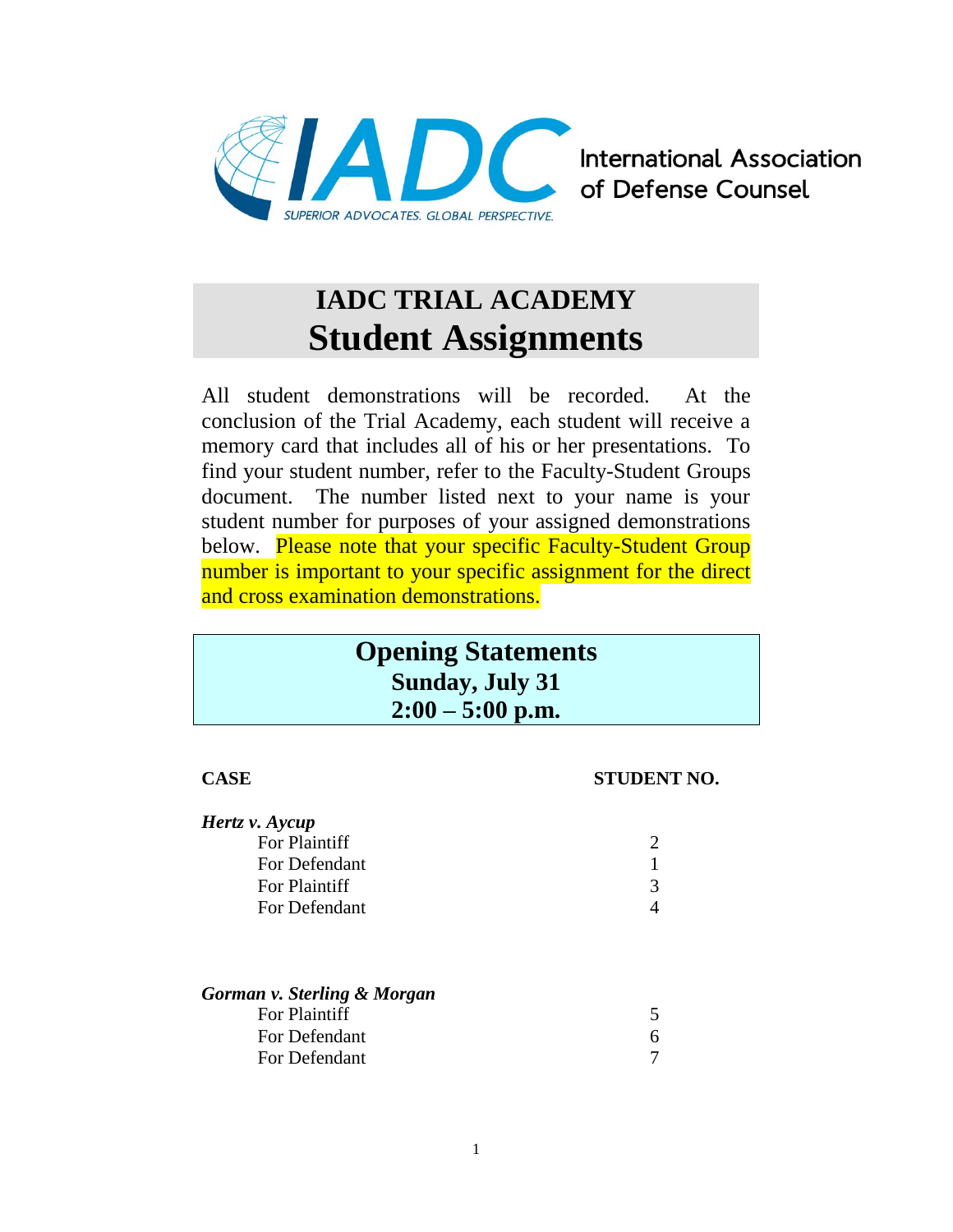# **Direct and Cross Examination of Lay Witnesses Monday, August 1 2:00 – 5:00 p.m.**

## **Groups 1 – 7**

### **CASE STUDENT NO.**

*Gorman v. Sterling & Morgan*

| <b>Witness</b>            |   |
|---------------------------|---|
| H. Gorman*                |   |
| <b>Direct Examination</b> | 2 |
| <b>Cross Examination</b>  | 3 |
| Hertz v. Aycup            |   |
| Witness                   |   |
| Margaret A. Hertz**       |   |
| <b>Direct Examination</b> | 6 |
| <b>Cross Examination</b>  |   |
| Philip Aycup**            |   |
| <b>Direct Examination</b> |   |
| <b>Direct Examination</b> |   |
| <b>Cross Examination</b>  |   |

*\* Please note that Harvey/Harriet Gorman is played by a lawyer or law student from a local law firm or company and is volunteering to be here today.*

*\*\*Please note that Philip Aycup and Margaret Hertz are played by actors for this exercise.*

*If you are conducting a direct exam with H. Gorman, Philip Aycup, or Margaret Hertz, you will have an opportunity to prepare your witness in your classroom. The schedule is as follows: Student #2 and Student #6 please meet in your classroom from 1:00-2:00pm. Student #1 please meet in your classroom from 1:00-1:30pm Student #7 please meet in your classroom from 1:30-2:00pm. Please see your Videographer for assistance.*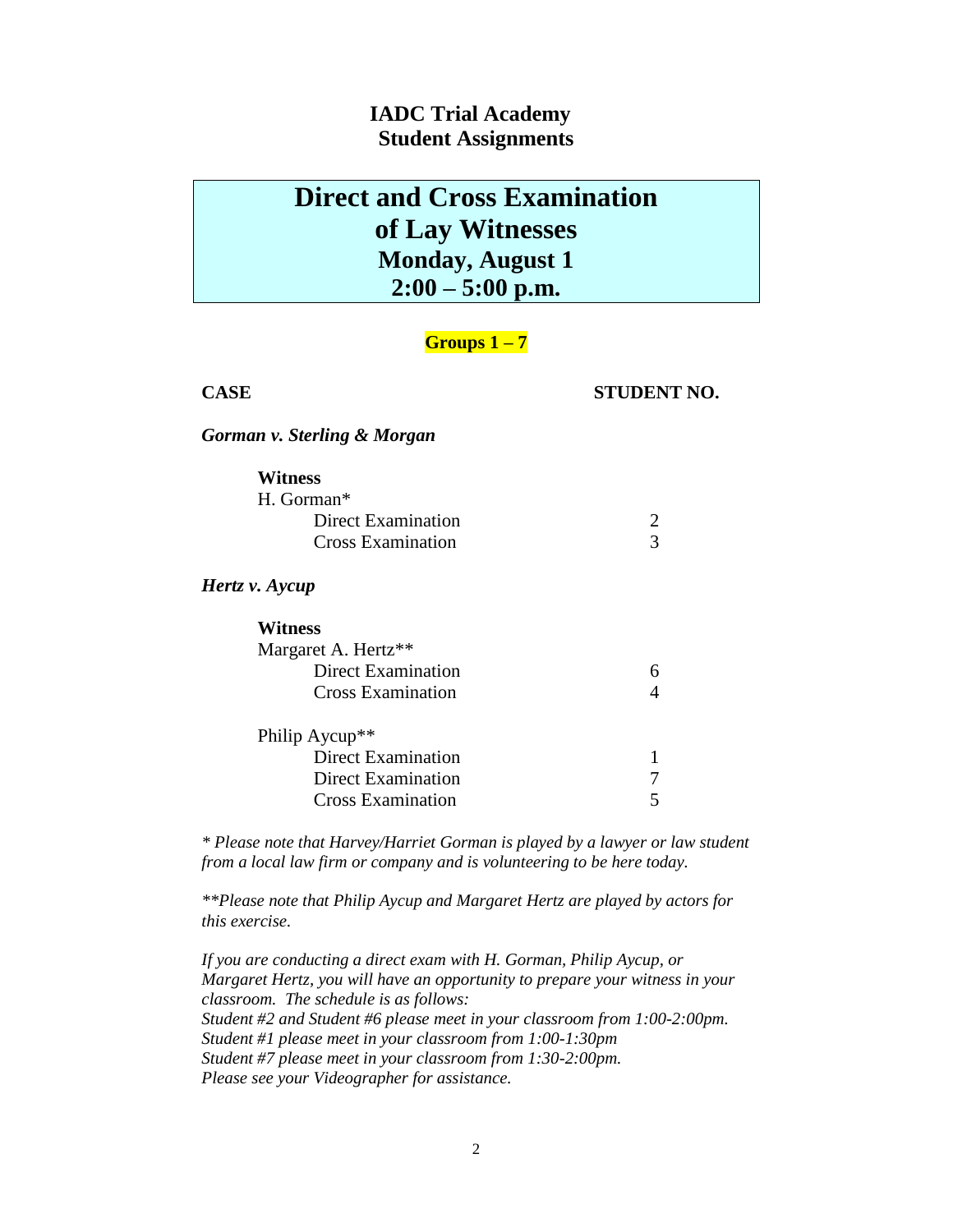# **Direct and Cross Examination of Lay Witnesses Monday, August 1 2:00 – 5:00 p.m.**

### **Groups 8 – 14**

### **CASE STUDENT NO.**

### **Hertz v. Aycup**

| <b>Witness</b>            |  |
|---------------------------|--|
| Margaret A. Hertz*        |  |
| <b>Direct Examination</b> |  |
| <b>Cross Examination</b>  |  |
| Philip Aycup*             |  |
| <b>Direct Examination</b> |  |
| Direct Examination        |  |
| <b>Cross Examination</b>  |  |

### **Gorman v. Sterling & Morgan**

| <b>Witness</b>            |  |
|---------------------------|--|
| $H.$ Gorman <sup>**</sup> |  |
| Direct Examination        |  |
| <b>Cross Examination</b>  |  |

*\*Please note that Philip Aycup and Margaret Hertz are played by actors for this exercise.*

*\*\* Please note that Harvey/Harriet Gorman is played by a lawyer or law student from a local law firm or company and is volunteering to be here today.*

*Students conducting a direct exam with Harvey Gorman will have an opportunity to prepare the witness from 12:00pm - 12:45pm in the lunchroom. Student #3 should look for a table sign in the lunchroom with their name on it.* 

*If you are conducting a direct exam with Philip Aycup or Margaret Hertz, you will have an opportunity to prepare your witness in your classroom. Schedule: Student #6 please meet in your classroom from 1:00-2:00pm. Student #4 please meet in your classroom from 1:00-1:30pm Student #7 please meet in your classroom from 1:30-2:00pm. Please see your Videographer for assistance.*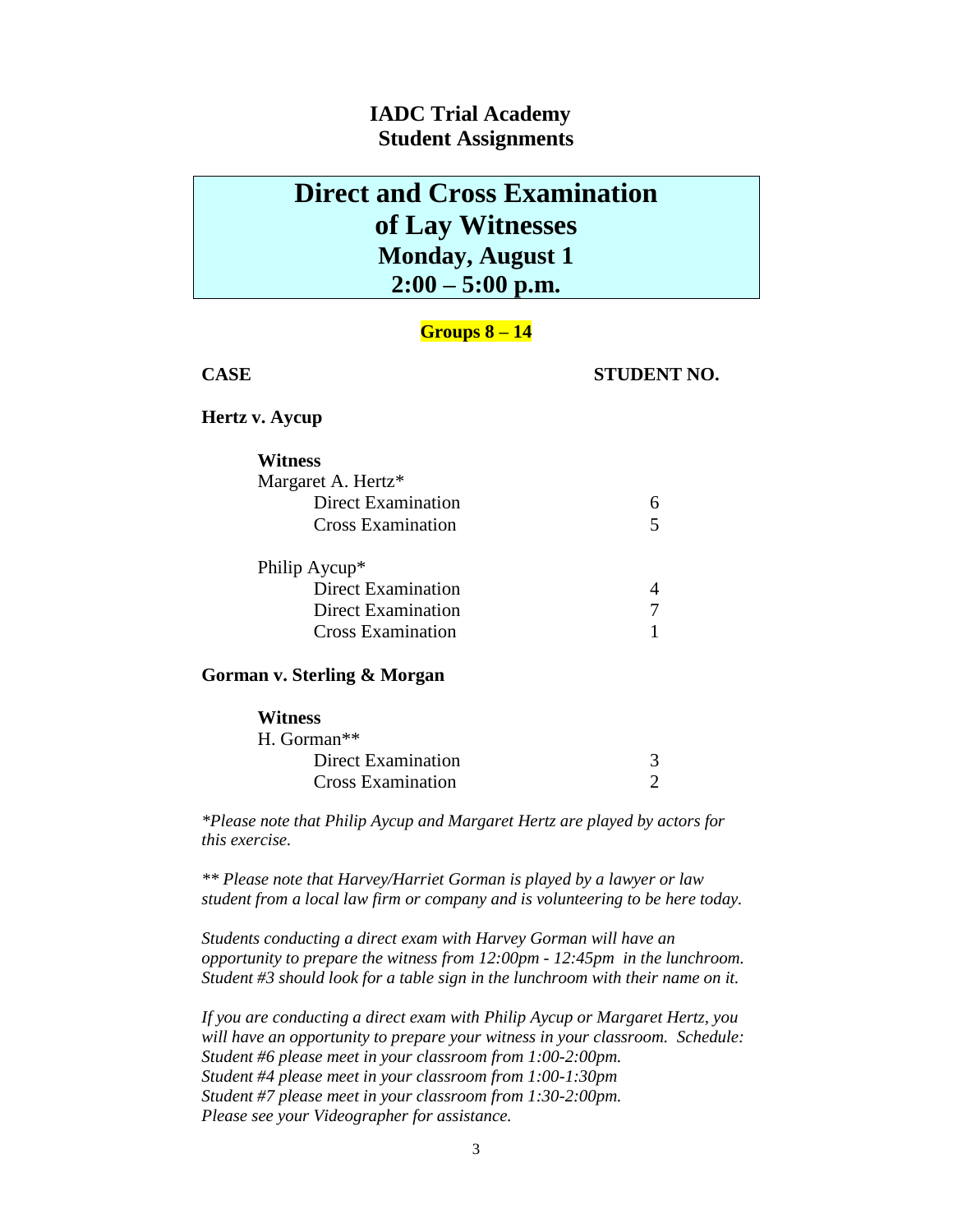# **Direct and Cross Examination of Lay Witnesses Tuesday, August 2 2:00 – 5:00 p.m.**

## **Groups 1 – 7**

### **CASE STUDENT NO.**

*Gorman v. Sterling & Morgan*

| <b>Witness</b>             |               |
|----------------------------|---------------|
| H. Gorman*                 |               |
| Direct Examination         |               |
| <b>Cross Examination</b>   | 6             |
| Hertz v. Aycup             |               |
| <b>Witness</b>             |               |
| Philip Aycup <sup>**</sup> |               |
| Direct Examination         | 3             |
| <b>Cross Examination</b>   | $\mathcal{D}$ |
| Margaret Hertz**           |               |
| <b>Direct Examination</b>  | 5             |
| <b>Cross Examination</b>   |               |
| <b>Cross Examination</b>   |               |

*\* Please note that Harvey/Harriet Gorman is played by a lawyer or law student from a local law firm or company and is volunteering to be here today.*

*\*\* Please note that Margaret Hertz and Philip Aycup are played by actors for this exercise.*

*If you are conducting a direct exam with H. Gorman, Margaret Hertz, or Philip Aycup, you will have an opportunity to prepare your witness in your classroom. Student #3, Student #4, and Student #5 please meet in your classroom from 1:00-2:00pm. Please see your Videographer for assistance.*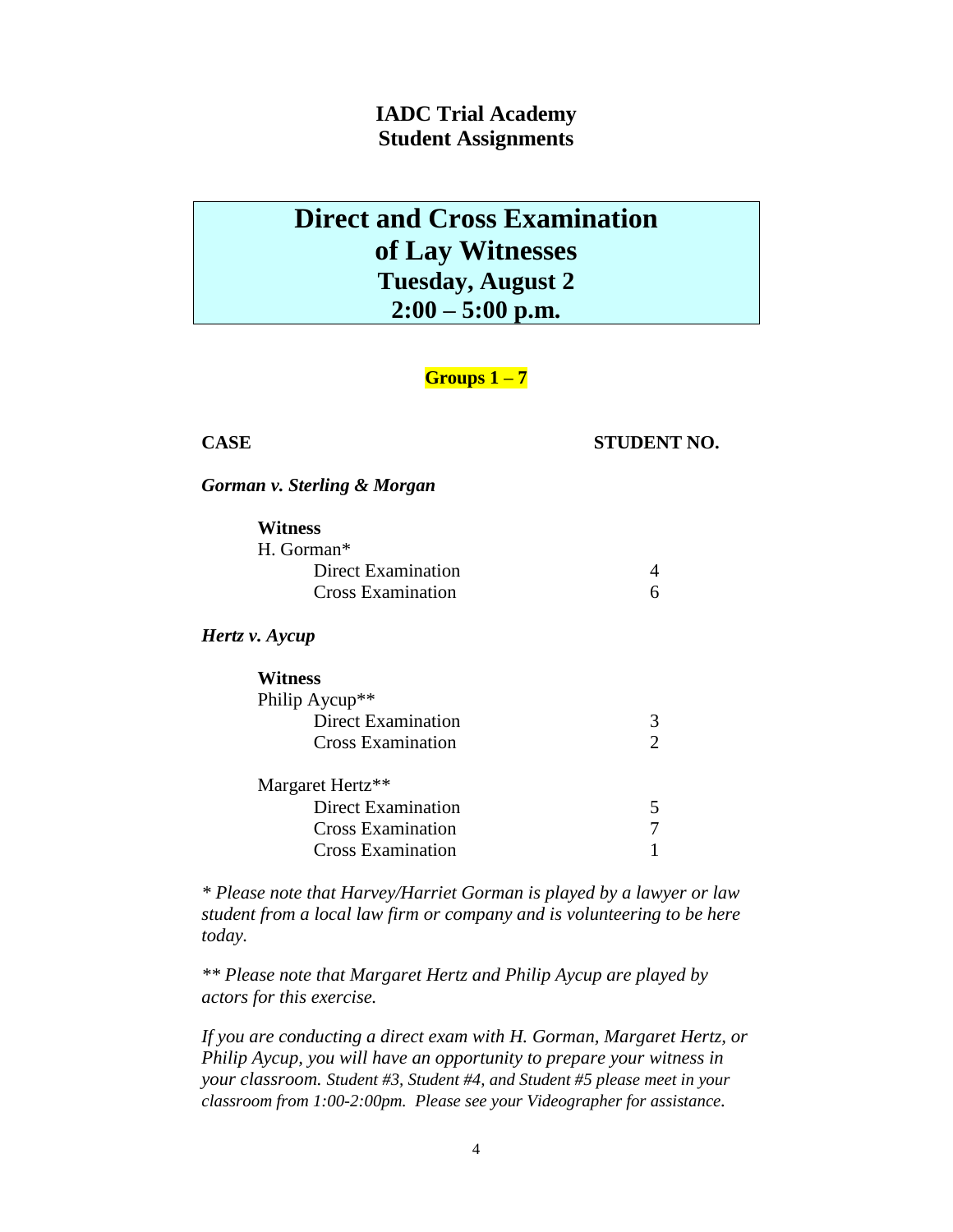# **Direct and Cross Examination of Lay Witnesses Tuesday, August 2 2:00 – 5:00 p.m.**

### **Groups 8 – 14**

**CASE STUDENT NO.**

*Hertz v. Aycup*

| Witness                  |   |
|--------------------------|---|
| Philip Aycup*            |   |
| Direct Examination       |   |
| <b>Cross Examination</b> | 3 |
| Margaret Hertz*          |   |
| Direct Examination       |   |
| <b>Cross Examination</b> |   |
| Cross Examination        |   |

*Gorman v. Sterling & Morgan*

| <b>Witness</b>            |  |
|---------------------------|--|
| $H.$ Gorman <sup>**</sup> |  |
| <b>Direct Examination</b> |  |
| Cross Examination         |  |

*\*Please note that Margaret Hertz and Philip Aycup are played by actors for this exercise.*

*\*\* Please note that Harvey/Harriet Gorman is played by a lawyer or law student from a local law firm or company and is volunteering to be here today.*

*Students conducting a direct exam with Harvey Gorman will have an opportunity to prepare the witness from 12:00-12:45pm in the lunchroom. Student #5 should look for a table sign in the lunchroom with their name on it.* 

*If you are conducting a direct exam with Philip Aycup or Margaret Hertz, you will have an opportunity to prepare your witness in your classroom. Student #1 and Student #2 please meet in your classroom from 1:00-2:00pm. Please see your Videographer for assistance.*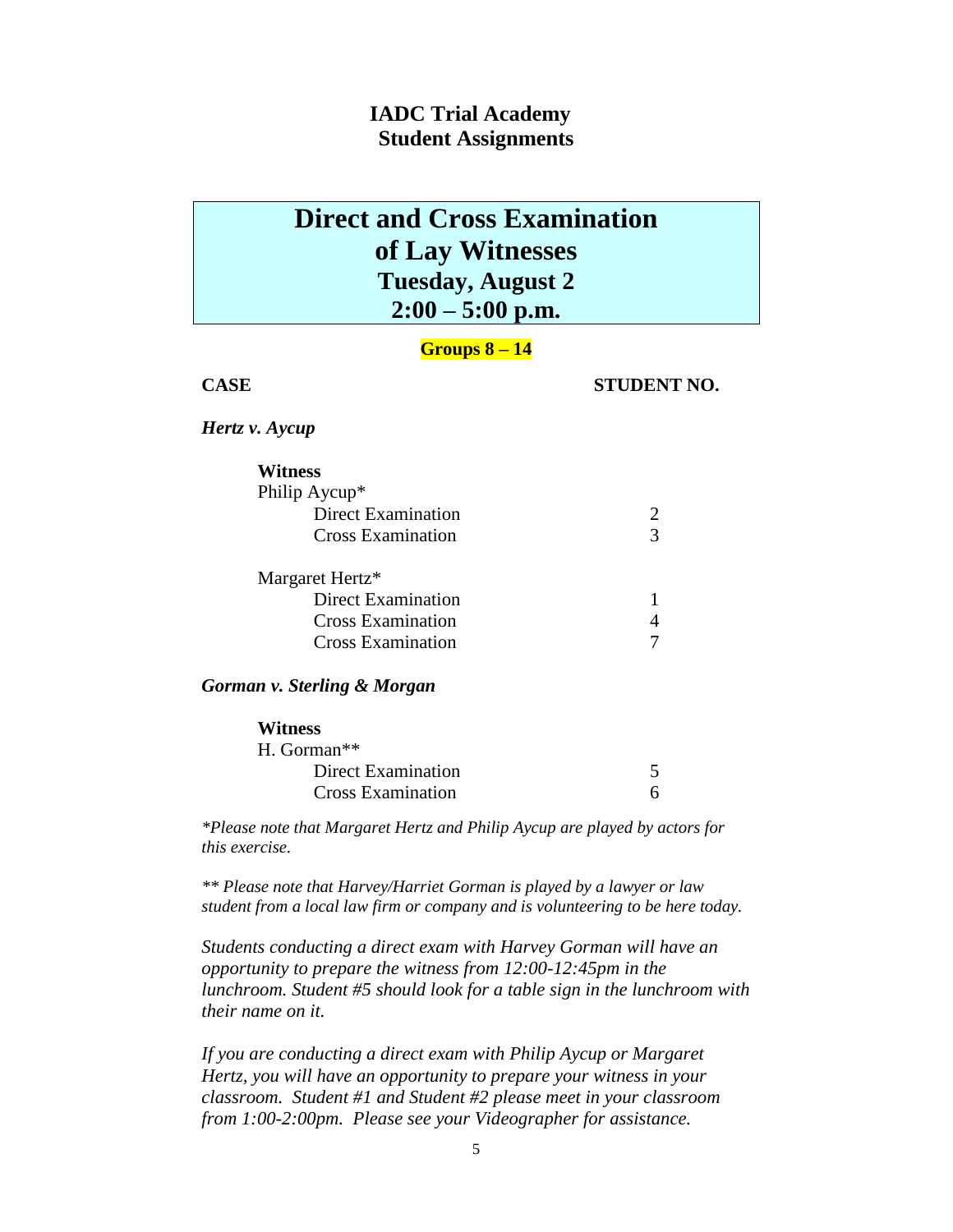# **Direct and Cross Examination of Medical Doctor Wednesday, August 3 2:00 – 5:00 p.m.**

## **Groups 1 - 7**

### **CASE**

*Hertz v. Aycup*

### **PLAINTIFF'S EXPERT WITNESS: Dr. I. M. Newrough**

### **ASSIGNMENT STUDENT NO.**

| $\mathcal{R}$ |
|---------------|
|               |
|               |
|               |
|               |
|               |

*\*Please note that Dr. Irving/Iris M. Newrough is played by a volunteer medical doctor or student.*

*At 3:15 witnesses should switch rooms. Please plan accordingly so that your witness can take a brief break at this time and move to the next room by 3:30.*

*If you are conducting the direct examination of Dr. Newrough, you will have an opportunity to prepare your witness as follows:*

- *1) Student #6: 12:00-12:45pm in the lunchroom (look for table sign).*
- *2) Student #4: 1:00-1:30pm in your classroom (see Videographer).*
- *3) Student #7: 1:30-2:00pm in your classroom (see Videographer).*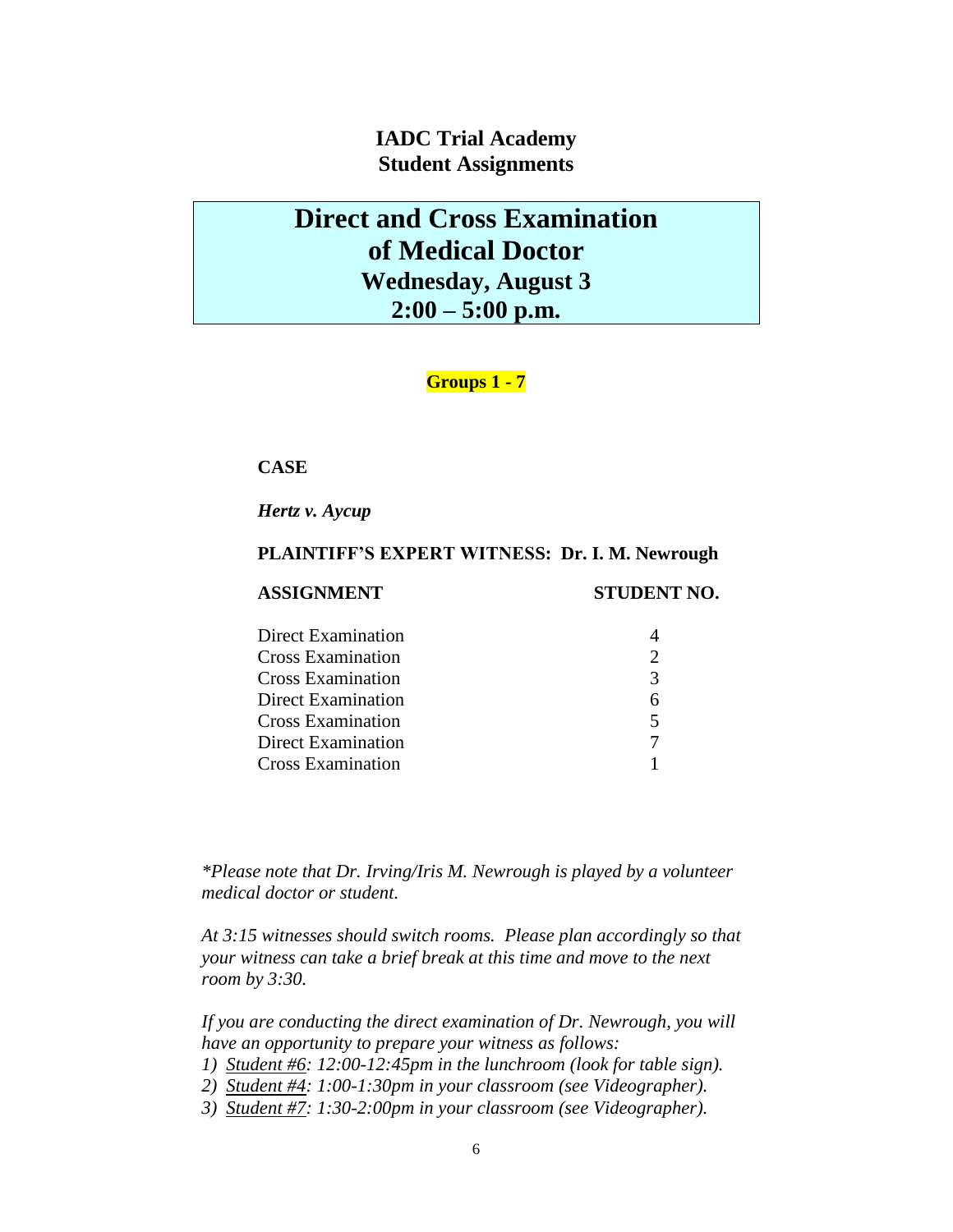# **Cross Examination of Plaintiff's Economist/Accountant Wednesday, August 3 2:00 – 5:00 p.m.**

## **Groups 8 - 14**

### **CASE**

*Gorman v. Sterling & Morgan*

### **PLAINTIFF'S EXPERT WITNESS: L. Monet, M.A.**

### **ASSIGNMENT STUDENT NO.**

| 5 |
|---|
|   |
|   |

*Please note that Luisa/Luis L. Monet is played by a volunteer accountant from RGL Forensic Accountants and Consultants.*

*At 3:15 witnesses should switch rooms. Please plan accordingly so that your witness can take a brief break at this time and move to the next room by 3:30.*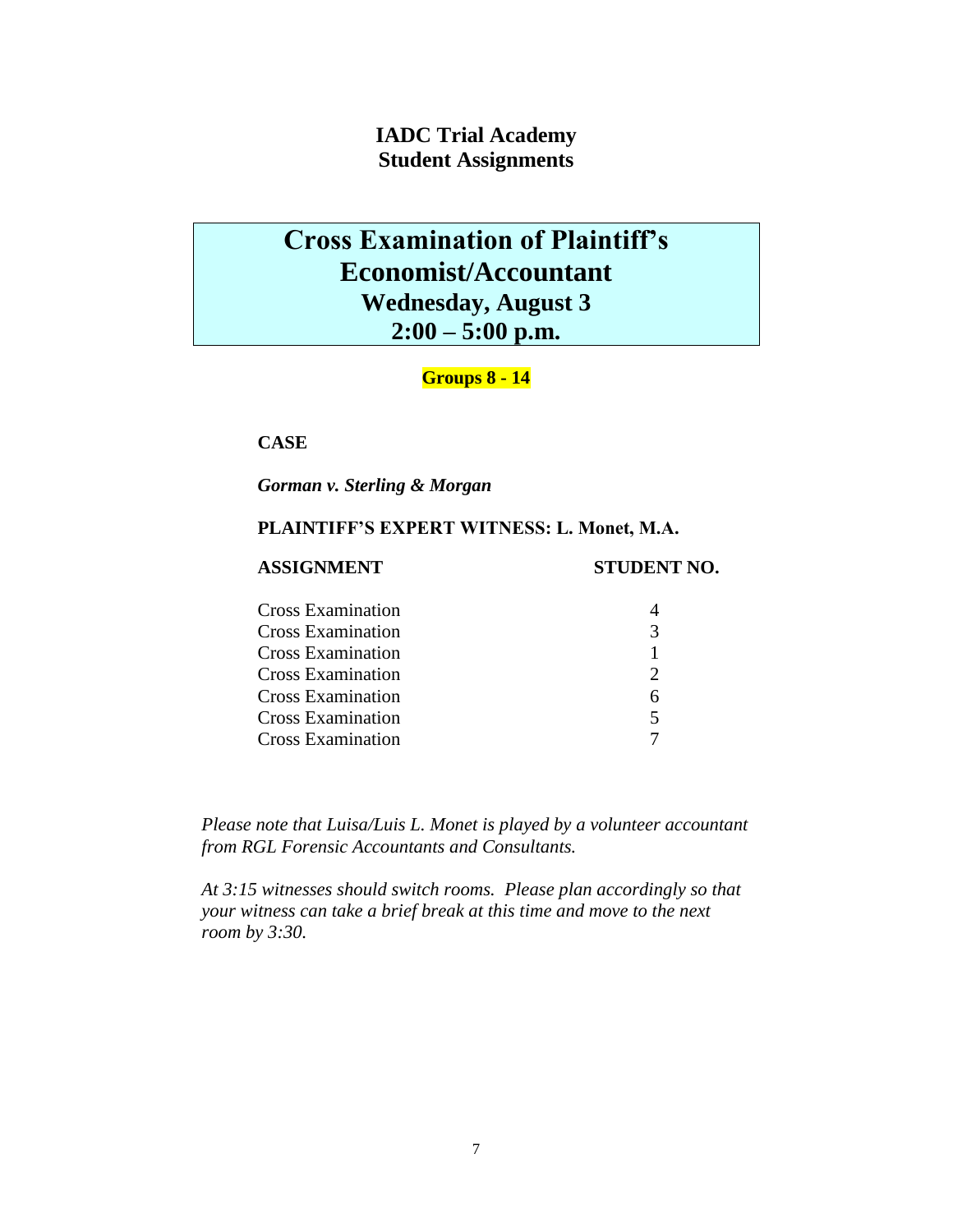# **Cross Examination of Plaintiff's Economist/Accountant Thursday, August 4 2:45 – 5:45 p.m.**

## **Groups 1 - 7**

**CASE**

*Gorman v. Sterling & Morgan*

### **PLAINTIFF'S EXPERT WITNESS: Luisa L. Monet, M.A.**

**ASSIGNMENT STUDENT NO.**

| <b>Cross Examination</b> |   |
|--------------------------|---|
| <b>Cross Examination</b> |   |
| <b>Cross Examination</b> | 5 |
| <b>Cross Examination</b> |   |
| <b>Cross Examination</b> | 3 |
| <b>Cross Examination</b> | 6 |
| <b>Cross Examination</b> |   |

*Please note that Luisa/Luis L. Monet is played by a volunteer accountant from RGL Forensic Accountants and Consultants.*

*At 3:45 witnesses should switch rooms. Please plan accordingly so that your witness can take a brief break at this time and move to the next room by 4:00.*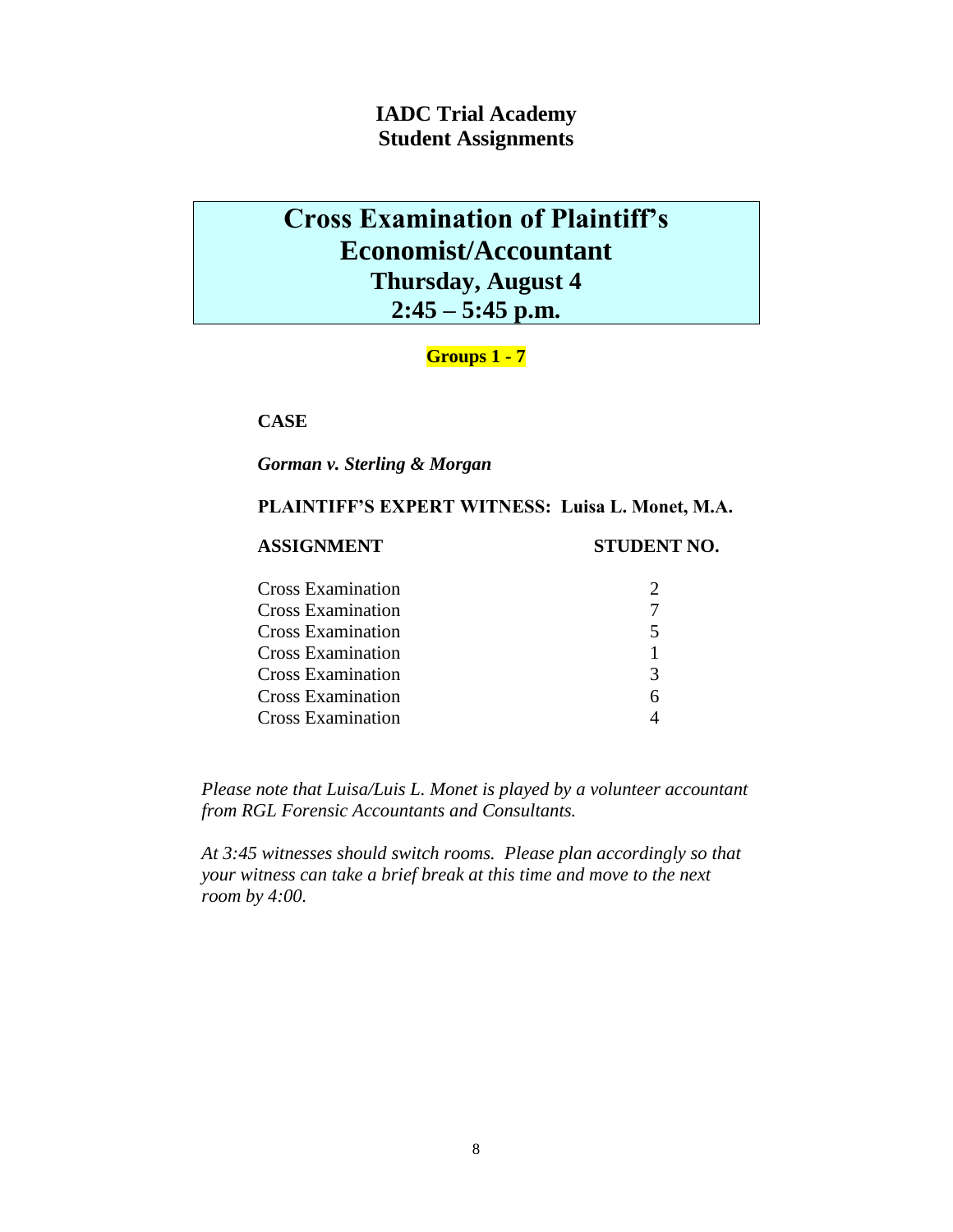# **Direct & Cross Examination of Medical Doctor Thursday, August 4 2:45 – 5:45 p.m.**

### **Groups 8 - 14**

**CASE**

### *Hertz v. Aycup*

### **PLAINTIFF'S EXPERT WITNESS: Dr. I. M. Newrough**

### **ASSIGNMENT STUDENT NO.**

| <b>Direct Examination</b> |   |
|---------------------------|---|
| <b>Cross Examination</b>  |   |
| <b>Cross Examination</b>  | 3 |
| Direct Examination        | 2 |
| <b>Cross Examination</b>  |   |
| Direct Examination        |   |
| <b>Cross Examination</b>  |   |

*\*Please note that Dr. Irving/Iris M. Newrough is played by a volunteer Stanford medical doctor or student.* 

*At 3:45 witnesses should switch rooms. Please plan accordingly so that your witness can take a brief break at this time and move to the next room by 4:00.*

*If you are conducting the direct examination of Dr. Newrough, you will have an opportunity to prepare your witness as follows:*

- *1) Student #2: 12:45-1:30pm in the lunchroom (look for table sign).*
- *2) Student #6: 1:45-2:15pm in your classroom (see videographer).*
- *3) Student #7: 2:15-2:45pm in your classroom (see videographer).*

*.*